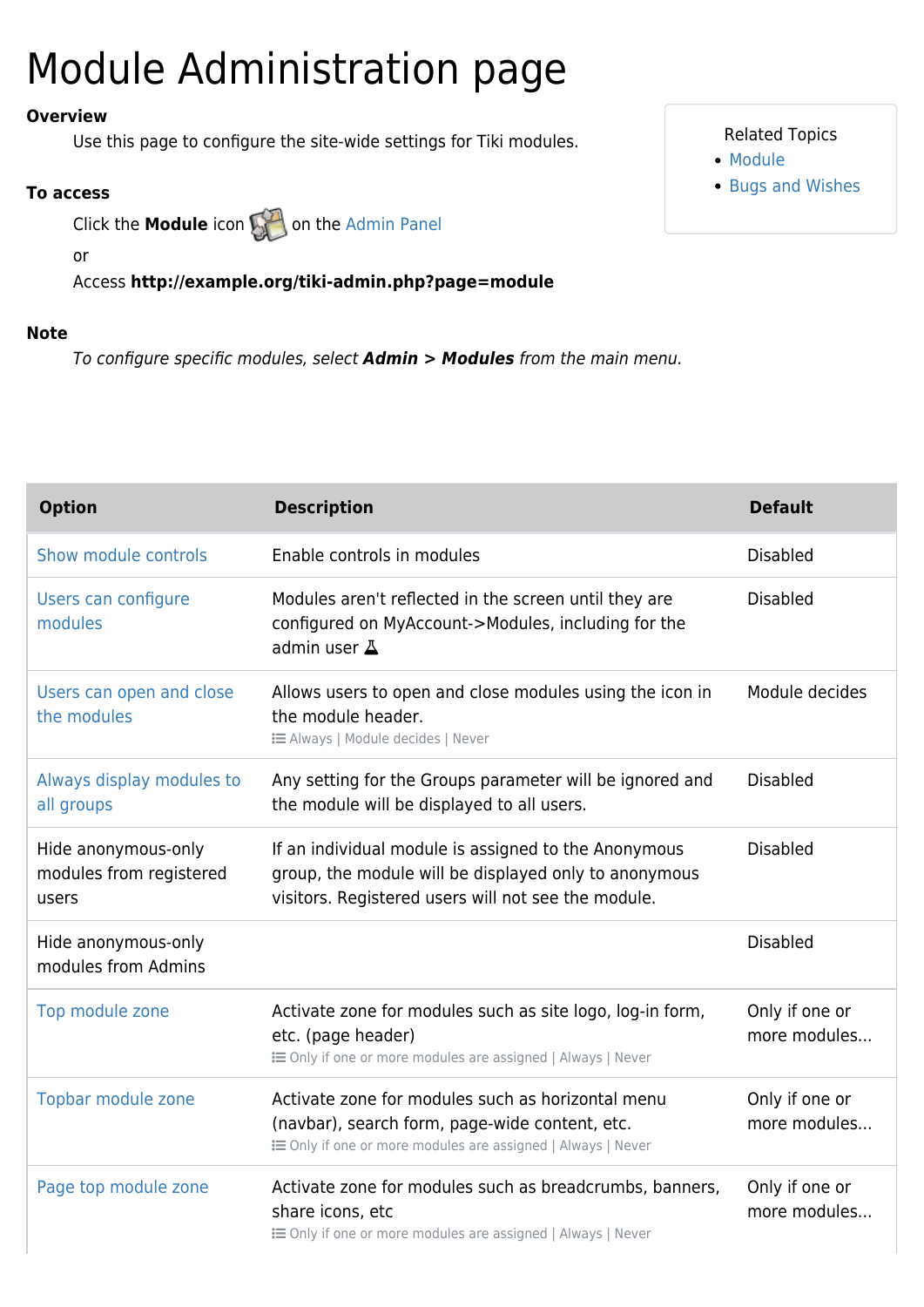| <b>Option</b>                   | <b>Description</b>                                                                                                                                                                                                                                | <b>Default</b>                 |
|---------------------------------|---------------------------------------------------------------------------------------------------------------------------------------------------------------------------------------------------------------------------------------------------|--------------------------------|
| Left column                     | Controls visibility of the left column of modules<br>E Only if one or more modules are assigned   Always   User decides  <br>Never                                                                                                                | User decides                   |
| <b>Right column</b>             | Controls visibility of the right column of modules<br>E Only if one or more modules are assigned   Always   User decides  <br>Never                                                                                                               | User decides                   |
| Page bottom module zone         | Activate zone for modules at the bottom of the main<br>column of each page<br>E Only if one or more modules are assigned   Always   Never                                                                                                         | Only if one or<br>more modules |
| Bottom module zone              | Activate zone for modules such as "powered by" and "rss<br>list" (page footer)<br>E Only if one or more modules are assigned   Always   Never                                                                                                     | Only if one or<br>more modules |
| Module file                     | Use a static module definition file instead of relying on the<br>dynamic values generated by Tiki. Useful for custom<br>themes. The file must be in YAML format, following the<br>format used in profiles.                                        | None                           |
| Extra module zones<br>available | Extra module zones to be managed through the module<br>administration interface. Useful if a custom theme or<br>layout requires a special zone other than the predefined<br>ones.<br>Comma-separated list, maximum of 20 characters per<br>entry. | None                           |

| <b>Option</b>                                           | <b>Description</b>                                                                                                                                                   | <b>Default</b>  |
|---------------------------------------------------------|----------------------------------------------------------------------------------------------------------------------------------------------------------------------|-----------------|
| Show module controls                                    | Enable controls in modules                                                                                                                                           | <b>Disabled</b> |
| Users can configure<br>modules                          | Modules aren't reflected in the screen until they are<br>configured on MyAccount->Modules, including for the<br>admin user $\Delta$                                  | <b>Disabled</b> |
| Users can open and close<br>the modules                 | Allows users to open and close modules using the icon in<br>the module header.<br><b>EXEC</b> Always   Module decides   Never                                        | Module decides  |
| Always display modules to<br>all groups                 | Any setting for the Groups parameter will be ignored and<br>the module will be displayed to all users.                                                               | <b>Disabled</b> |
| Hide anonymous-only<br>modules from registered<br>users | If an individual module is assigned to the Anonymous<br>group, the module will be displayed only to anonymous<br>visitors. Registered users will not see the module. | <b>Disabled</b> |
| Hide anonymous-only<br>modules from Admins              |                                                                                                                                                                      | <b>Disabled</b> |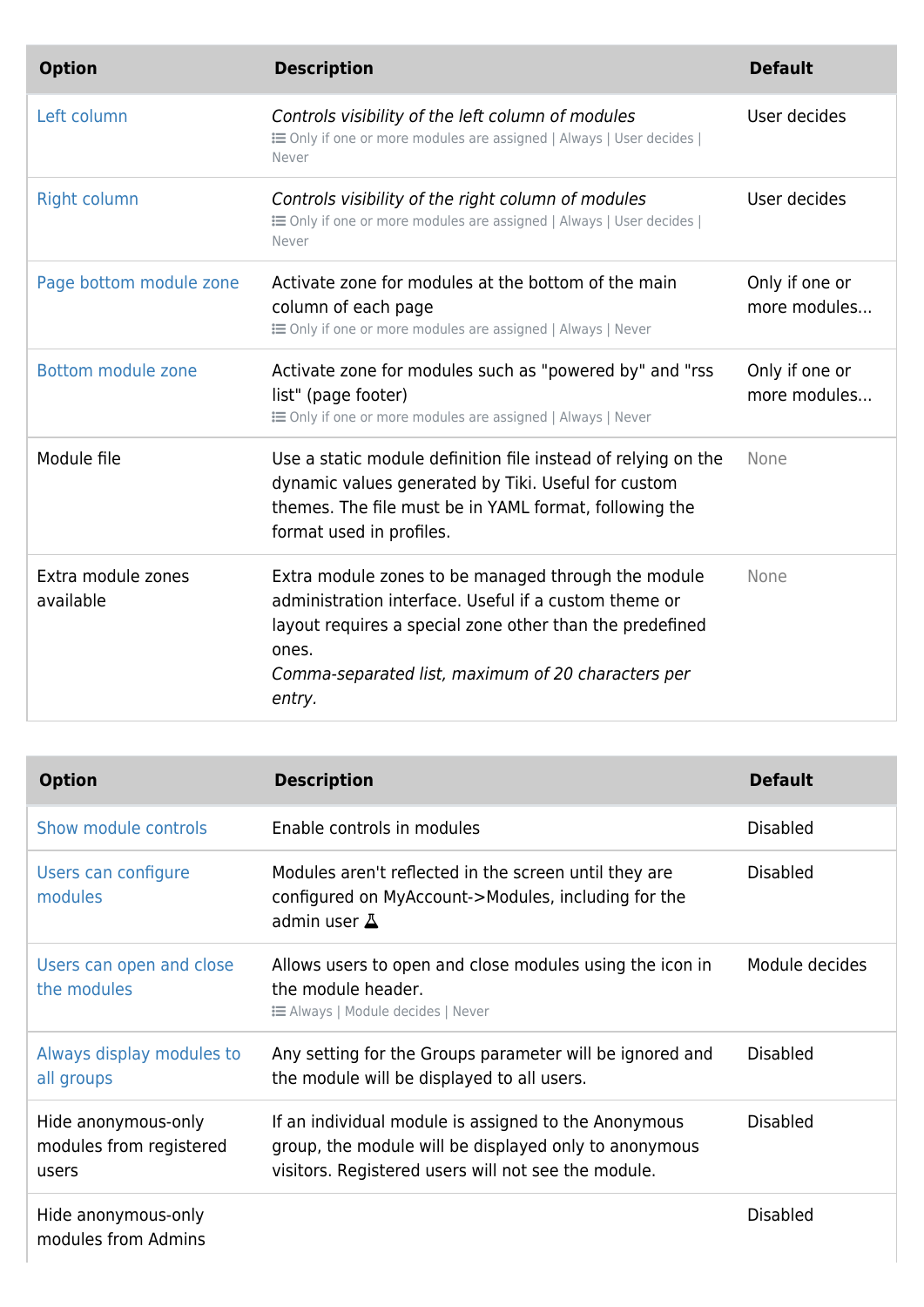| <b>Option</b>                   | <b>Description</b>                                                                                                                                                                                                                                | <b>Default</b>                 |
|---------------------------------|---------------------------------------------------------------------------------------------------------------------------------------------------------------------------------------------------------------------------------------------------|--------------------------------|
| Top module zone                 | Activate zone for modules such as site logo, log-in form,<br>etc. (page header)<br>E Only if one or more modules are assigned   Always   Never                                                                                                    | Only if one or<br>more modules |
| Topbar module zone              | Activate zone for modules such as horizontal menu<br>(navbar), search form, page-wide content, etc.<br>E Only if one or more modules are assigned   Always   Never                                                                                | Only if one or<br>more modules |
| Page top module zone            | Activate zone for modules such as breadcrumbs, banners,<br>share icons, etc<br>E Only if one or more modules are assigned   Always   Never                                                                                                        | Only if one or<br>more modules |
| Left column                     | Controls visibility of the left column of modules<br>E Only if one or more modules are assigned   Always   User decides  <br>Never                                                                                                                | User decides                   |
| <b>Right column</b>             | Controls visibility of the right column of modules<br>E Only if one or more modules are assigned   Always   User decides  <br>Never                                                                                                               | User decides                   |
| Page bottom module zone         | Activate zone for modules at the bottom of the main<br>column of each page<br>E Only if one or more modules are assigned   Always   Never                                                                                                         | Only if one or<br>more modules |
| Bottom module zone              | Activate zone for modules such as "powered by" and "rss<br>list" (page footer)<br>E Only if one or more modules are assigned   Always   Never                                                                                                     | Only if one or<br>more modules |
| Module file                     | Use a static module definition file instead of relying on the<br>dynamic values generated by Tiki. Useful for custom<br>themes. The file must be in YAML format, following the<br>format used in profiles.                                        | None                           |
| Extra module zones<br>available | Extra module zones to be managed through the module<br>administration interface. Useful if a custom theme or<br>layout requires a special zone other than the predefined<br>ones.<br>Comma-separated list, maximum of 20 characters per<br>entry. | None                           |

| <b>Option</b>                  | <b>Description</b>                                                                                                                  | <b>Default</b>  |
|--------------------------------|-------------------------------------------------------------------------------------------------------------------------------------|-----------------|
| Show module controls           | Enable controls in modules                                                                                                          | <b>Disabled</b> |
| Users can configure<br>modules | Modules aren't reflected in the screen until they are<br>configured on MyAccount->Modules, including for the<br>admin user $\Delta$ | <b>Disabled</b> |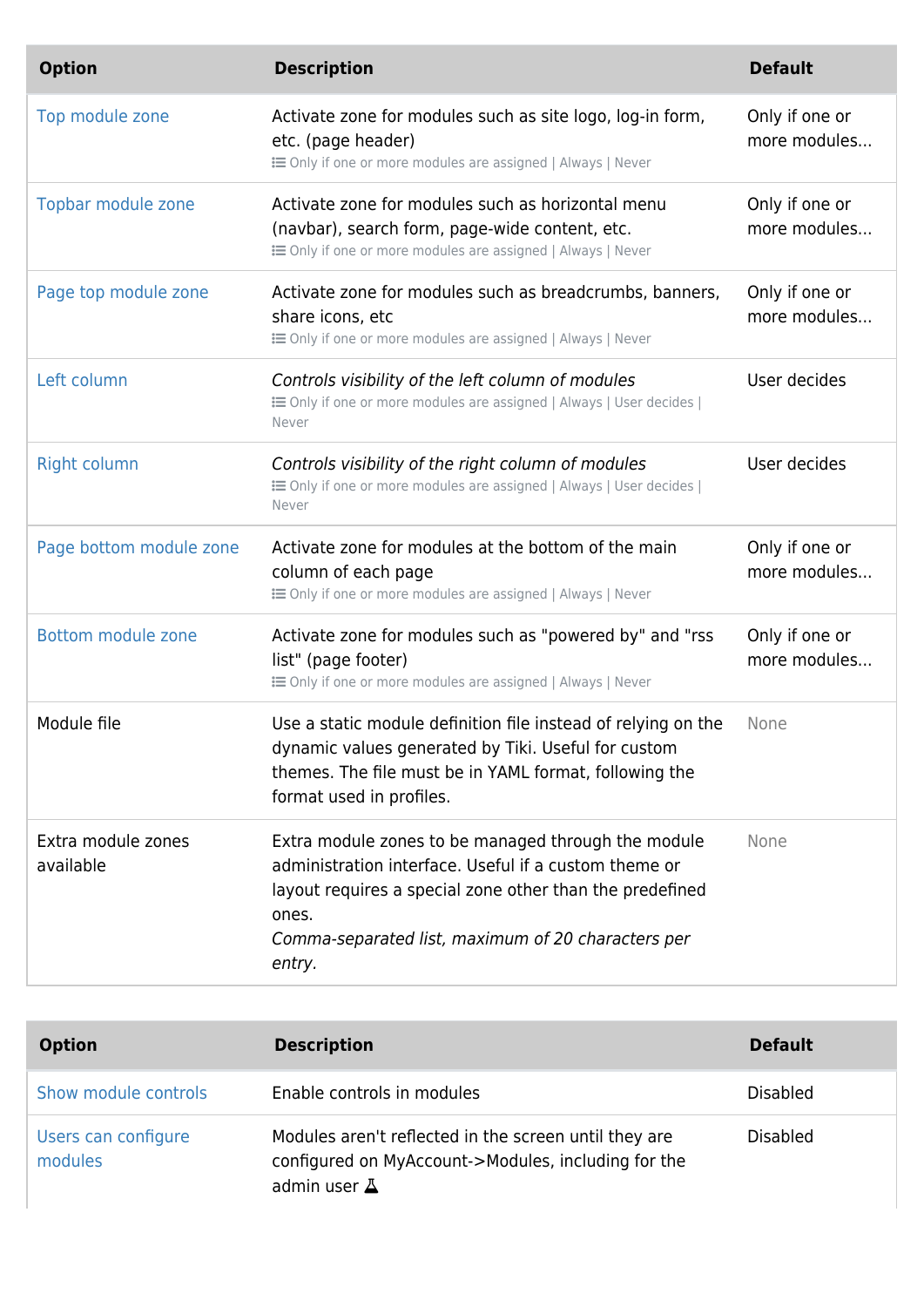| <b>Option</b>                                           | <b>Description</b>                                                                                                                                                                                         | <b>Default</b>                 |
|---------------------------------------------------------|------------------------------------------------------------------------------------------------------------------------------------------------------------------------------------------------------------|--------------------------------|
| Users can open and close<br>the modules                 | Allows users to open and close modules using the icon in<br>the module header.<br><b>EXEC</b> Always   Module decides   Never                                                                              | Module decides                 |
| Always display modules to<br>all groups                 | Any setting for the Groups parameter will be ignored and<br>the module will be displayed to all users.                                                                                                     | <b>Disabled</b>                |
| Hide anonymous-only<br>modules from registered<br>users | If an individual module is assigned to the Anonymous<br>group, the module will be displayed only to anonymous<br>visitors. Registered users will not see the module.                                       | <b>Disabled</b>                |
| Hide anonymous-only<br>modules from Admins              |                                                                                                                                                                                                            | <b>Disabled</b>                |
| Top module zone                                         | Activate zone for modules such as site logo, log-in form,<br>etc. (page header)<br><b>i</b> Only if one or more modules are assigned   Always   Never                                                      | Only if one or<br>more modules |
| Topbar module zone                                      | Activate zone for modules such as horizontal menu<br>(navbar), search form, page-wide content, etc.<br><b>EXECUTE:</b> Only if one or more modules are assigned   Always   Never                           | Only if one or<br>more modules |
| Page top module zone                                    | Activate zone for modules such as breadcrumbs, banners,<br>share icons, etc<br>: i Only if one or more modules are assigned   Always   Never                                                               | Only if one or<br>more modules |
| Left column                                             | Controls visibility of the left column of modules<br>E Only if one or more modules are assigned   Always   User decides  <br>Never                                                                         | User decides                   |
| <b>Right column</b>                                     | Controls visibility of the right column of modules<br>E Only if one or more modules are assigned   Always   User decides  <br>Never                                                                        | User decides                   |
| Page bottom module zone                                 | Activate zone for modules at the bottom of the main<br>column of each page<br><b>EXECUTE:</b> Only if one or more modules are assigned   Always   Never                                                    | Only if one or<br>more modules |
| Bottom module zone                                      | Activate zone for modules such as "powered by" and "rss<br>list" (page footer)<br><b>EXECUTE:</b> Only if one or more modules are assigned   Always   Never                                                | Only if one or<br>more modules |
| Module file                                             | Use a static module definition file instead of relying on the<br>dynamic values generated by Tiki. Useful for custom<br>themes. The file must be in YAML format, following the<br>format used in profiles. | None                           |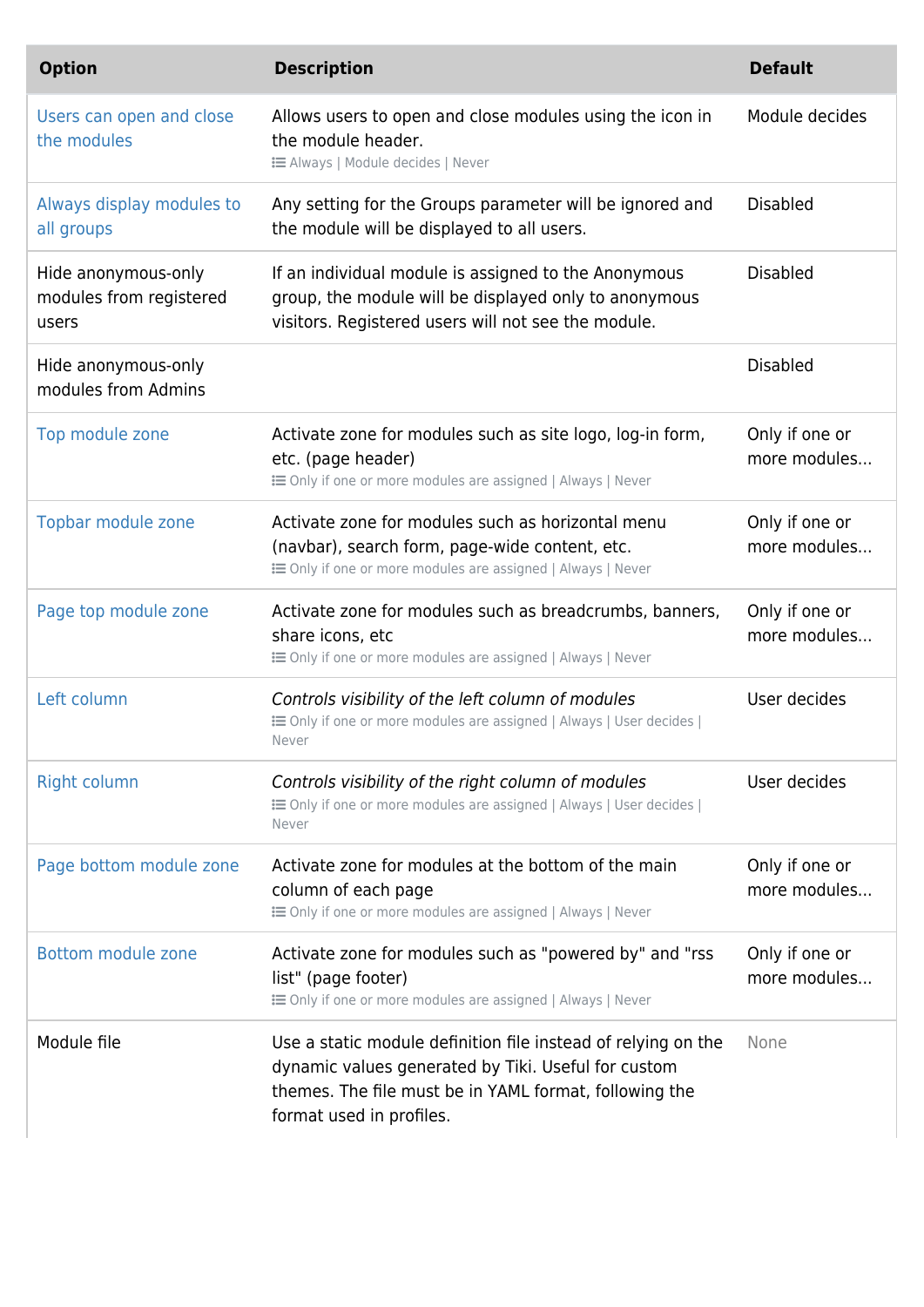| <b>Option</b>                   | <b>Description</b>                                                                                                                                                                                                                                | <b>Default</b> |
|---------------------------------|---------------------------------------------------------------------------------------------------------------------------------------------------------------------------------------------------------------------------------------------------|----------------|
| Extra module zones<br>available | Extra module zones to be managed through the module<br>administration interface. Useful if a custom theme or<br>layout requires a special zone other than the predefined<br>ones.<br>Comma-separated list, maximum of 20 characters per<br>entry. | None           |

| <b>Option</b>                                           | <b>Description</b>                                                                                                                                                   | <b>Default</b>                 |
|---------------------------------------------------------|----------------------------------------------------------------------------------------------------------------------------------------------------------------------|--------------------------------|
| Show module controls                                    | Enable controls in modules                                                                                                                                           | <b>Disabled</b>                |
| Users can configure<br>modules                          | Modules aren't reflected in the screen until they are<br>configured on MyAccount->Modules, including for the<br>admin user $\Delta$                                  | <b>Disabled</b>                |
| Users can open and close<br>the modules                 | Allows users to open and close modules using the icon in<br>the module header.<br><b>i</b> Always   Module decides   Never                                           | Module decides                 |
| Always display modules to<br>all groups                 | Any setting for the Groups parameter will be ignored and<br>the module will be displayed to all users.                                                               | <b>Disabled</b>                |
| Hide anonymous-only<br>modules from registered<br>users | If an individual module is assigned to the Anonymous<br>group, the module will be displayed only to anonymous<br>visitors. Registered users will not see the module. | <b>Disabled</b>                |
| Hide anonymous-only<br>modules from Admins              |                                                                                                                                                                      | <b>Disabled</b>                |
| Top module zone                                         | Activate zone for modules such as site logo, log-in form,<br>etc. (page header)<br><b>i</b> Only if one or more modules are assigned   Always   Never                | Only if one or<br>more modules |
| Topbar module zone                                      | Activate zone for modules such as horizontal menu<br>(navbar), search form, page-wide content, etc.<br>E Only if one or more modules are assigned   Always   Never   | Only if one or<br>more modules |
| Page top module zone                                    | Activate zone for modules such as breadcrumbs, banners,<br>share icons, etc<br>E Only if one or more modules are assigned   Always   Never                           | Only if one or<br>more modules |
| Left column                                             | Controls visibility of the left column of modules<br>E Only if one or more modules are assigned   Always   User decides  <br>Never                                   | User decides                   |
| <b>Right column</b>                                     | Controls visibility of the right column of modules<br>E Only if one or more modules are assigned   Always   User decides  <br>Never                                  | User decides                   |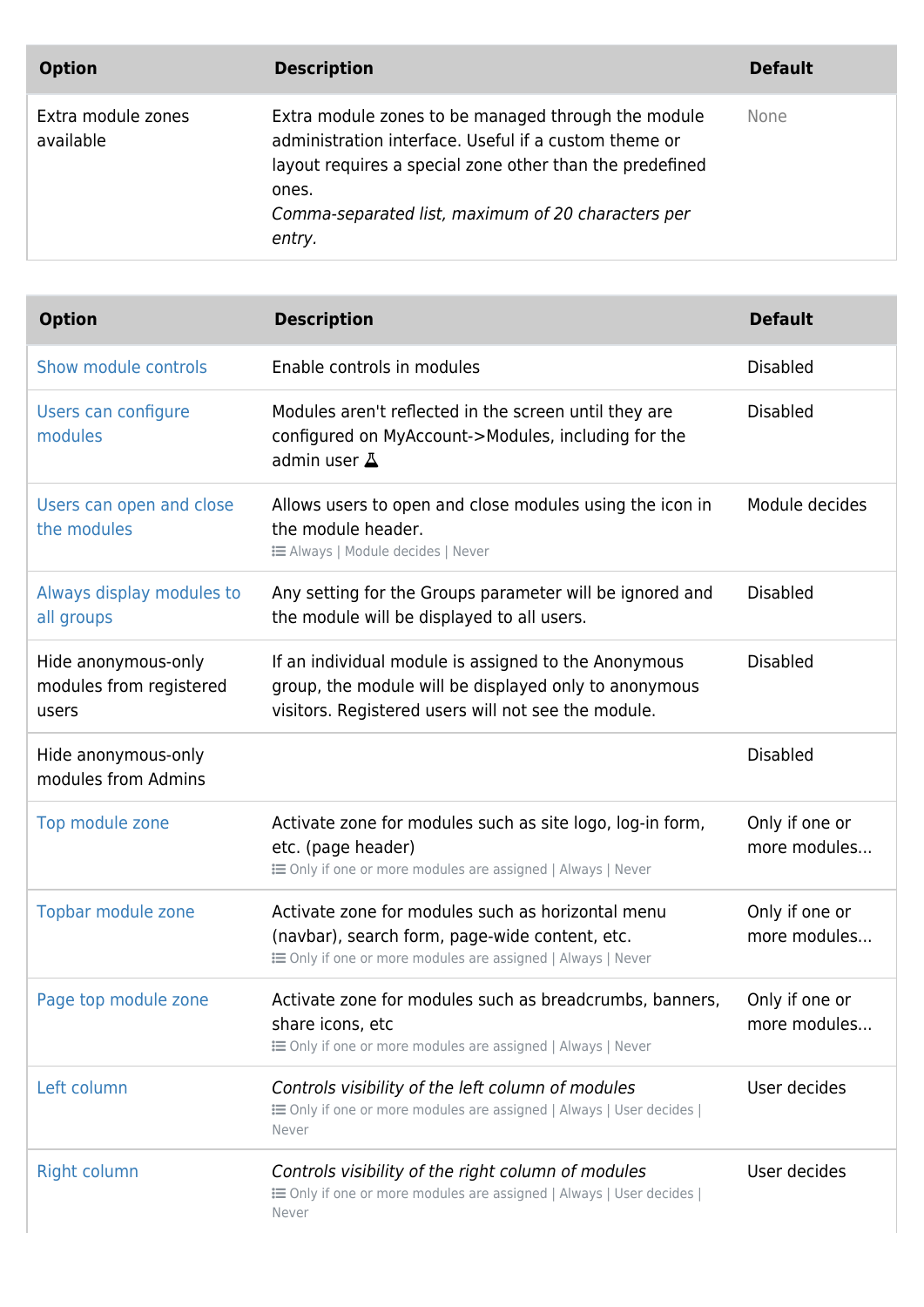| <b>Option</b>                   | <b>Description</b>                                                                                                                                                                                                                                | <b>Default</b>                 |
|---------------------------------|---------------------------------------------------------------------------------------------------------------------------------------------------------------------------------------------------------------------------------------------------|--------------------------------|
| Page bottom module zone         | Activate zone for modules at the bottom of the main<br>column of each page<br><b>EXECUTE:</b> Only if one or more modules are assigned   Always   Never                                                                                           | Only if one or<br>more modules |
| Bottom module zone              | Activate zone for modules such as "powered by" and "rss<br>list" (page footer)<br><b>EXECUTE:</b> Only if one or more modules are assigned   Always   Never                                                                                       | Only if one or<br>more modules |
| Module file                     | Use a static module definition file instead of relying on the<br>dynamic values generated by Tiki. Useful for custom<br>themes. The file must be in YAML format, following the<br>format used in profiles.                                        | <b>None</b>                    |
| Extra module zones<br>available | Extra module zones to be managed through the module<br>administration interface. Useful if a custom theme or<br>layout requires a special zone other than the predefined<br>ones.<br>Comma-separated list, maximum of 20 characters per<br>entry. | <b>None</b>                    |

| <b>Option</b>                                           | <b>Description</b>                                                                                                                                                   | <b>Default</b>                 |
|---------------------------------------------------------|----------------------------------------------------------------------------------------------------------------------------------------------------------------------|--------------------------------|
| Show module controls                                    | Enable controls in modules                                                                                                                                           | <b>Disabled</b>                |
| Users can configure<br>modules                          | Modules aren't reflected in the screen until they are<br>configured on MyAccount->Modules, including for the<br>admin user $\Delta$                                  | <b>Disabled</b>                |
| Users can open and close<br>the modules                 | Allows users to open and close modules using the icon in<br>the module header.<br><b>i≡</b> Always   Module decides   Never                                          | Module decides                 |
| Always display modules to<br>all groups                 | Any setting for the Groups parameter will be ignored and<br>the module will be displayed to all users.                                                               | <b>Disabled</b>                |
| Hide anonymous-only<br>modules from registered<br>users | If an individual module is assigned to the Anonymous<br>group, the module will be displayed only to anonymous<br>visitors. Registered users will not see the module. | <b>Disabled</b>                |
| Hide anonymous-only<br>modules from Admins              |                                                                                                                                                                      | <b>Disabled</b>                |
| Top module zone                                         | Activate zone for modules such as site logo, log-in form,<br>etc. (page header)<br>E Only if one or more modules are assigned   Always   Never                       | Only if one or<br>more modules |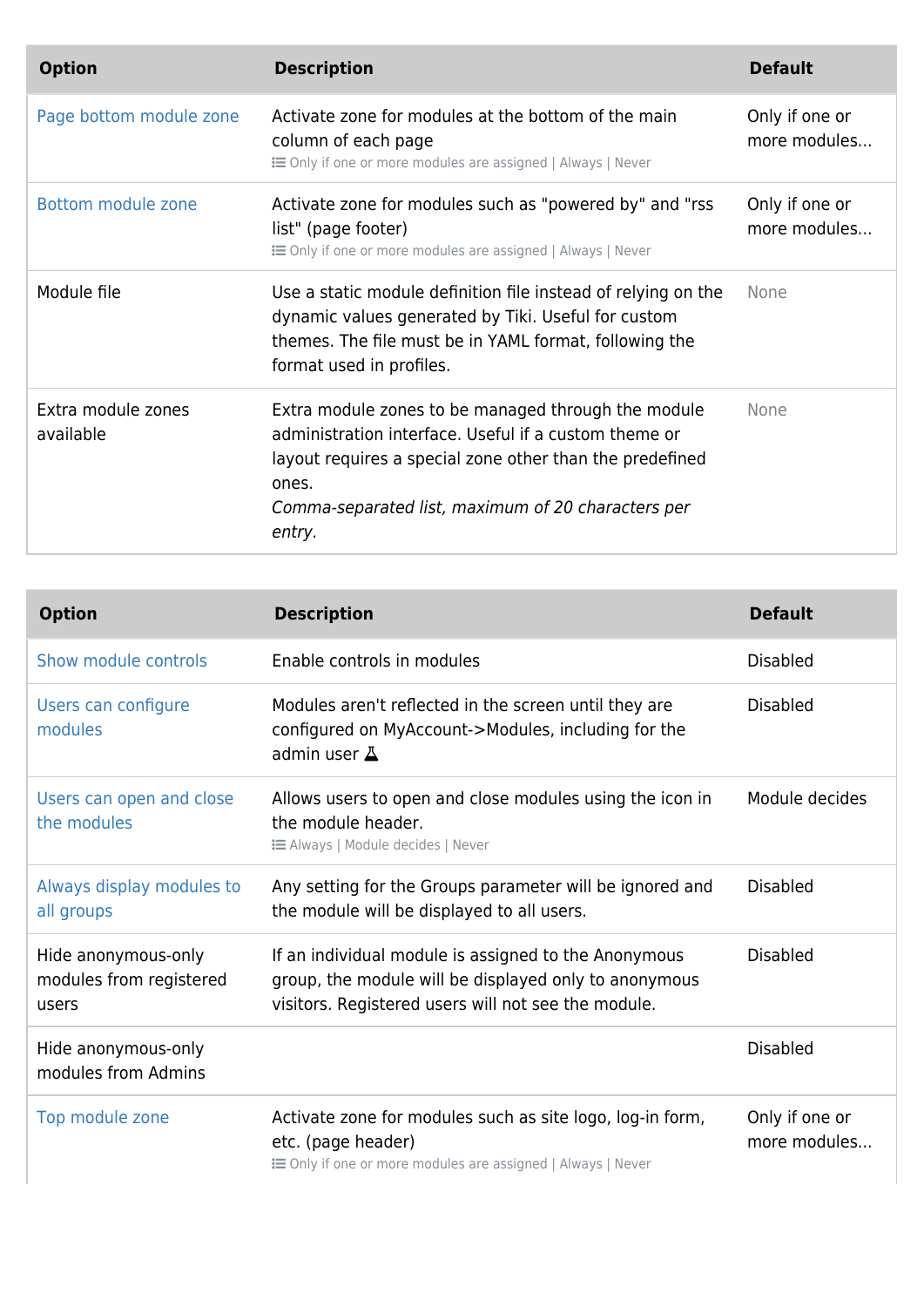| <b>Option</b>                   | <b>Description</b>                                                                                                                                                                                                                                | <b>Default</b>                 |
|---------------------------------|---------------------------------------------------------------------------------------------------------------------------------------------------------------------------------------------------------------------------------------------------|--------------------------------|
| Topbar module zone              | Activate zone for modules such as horizontal menu<br>(navbar), search form, page-wide content, etc.<br>E Only if one or more modules are assigned   Always   Never                                                                                | Only if one or<br>more modules |
| Page top module zone            | Activate zone for modules such as breadcrumbs, banners,<br>share icons, etc<br>E Only if one or more modules are assigned   Always   Never                                                                                                        | Only if one or<br>more modules |
| Left column                     | Controls visibility of the left column of modules<br>E Only if one or more modules are assigned   Always   User decides  <br>Never                                                                                                                | User decides                   |
| <b>Right column</b>             | Controls visibility of the right column of modules<br>E Only if one or more modules are assigned   Always   User decides  <br>Never                                                                                                               | User decides                   |
| Page bottom module zone         | Activate zone for modules at the bottom of the main<br>column of each page<br>E Only if one or more modules are assigned   Always   Never                                                                                                         | Only if one or<br>more modules |
| Bottom module zone              | Activate zone for modules such as "powered by" and "rss<br>list" (page footer)<br>E Only if one or more modules are assigned   Always   Never                                                                                                     | Only if one or<br>more modules |
| Module file                     | Use a static module definition file instead of relying on the<br>dynamic values generated by Tiki. Useful for custom<br>themes. The file must be in YAML format, following the<br>format used in profiles.                                        | None                           |
| Extra module zones<br>available | Extra module zones to be managed through the module<br>administration interface. Useful if a custom theme or<br>layout requires a special zone other than the predefined<br>ones.<br>Comma-separated list, maximum of 20 characters per<br>entry. | None                           |

| <b>Option</b>                           | <b>Description</b>                                                                                                                  | <b>Default</b>  |
|-----------------------------------------|-------------------------------------------------------------------------------------------------------------------------------------|-----------------|
| Show module controls                    | Enable controls in modules                                                                                                          | <b>Disabled</b> |
| Users can configure<br>modules          | Modules aren't reflected in the screen until they are<br>configured on MyAccount->Modules, including for the<br>admin user $\Delta$ | <b>Disabled</b> |
| Users can open and close<br>the modules | Allows users to open and close modules using the icon in<br>the module header.<br><b>E</b> Always   Module decides   Never          | Module decides  |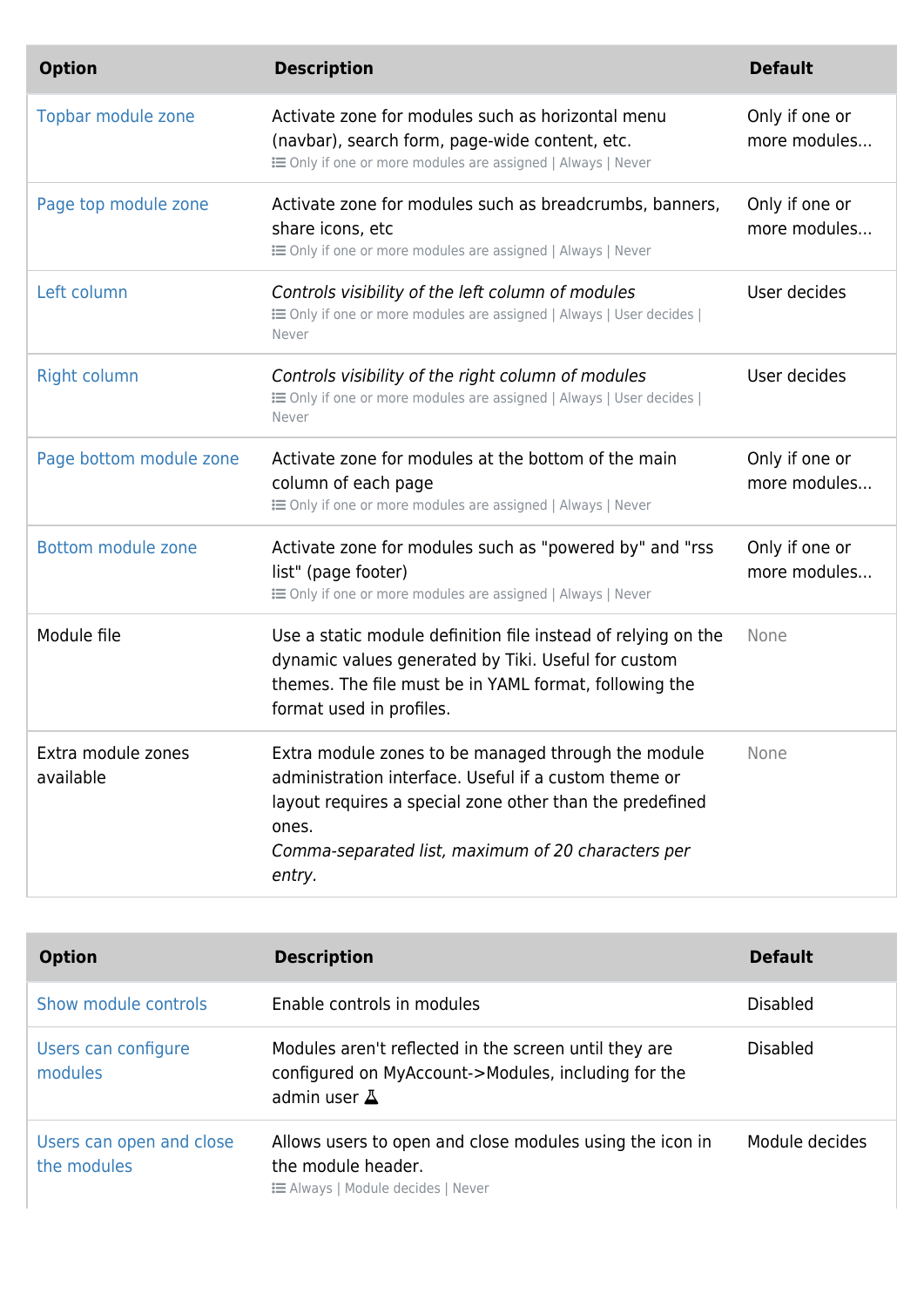| <b>Option</b>                                           | <b>Description</b>                                                                                                                                                                                                                                | <b>Default</b>                 |
|---------------------------------------------------------|---------------------------------------------------------------------------------------------------------------------------------------------------------------------------------------------------------------------------------------------------|--------------------------------|
| Always display modules to<br>all groups                 | Any setting for the Groups parameter will be ignored and<br>the module will be displayed to all users.                                                                                                                                            | <b>Disabled</b>                |
| Hide anonymous-only<br>modules from registered<br>users | If an individual module is assigned to the Anonymous<br>group, the module will be displayed only to anonymous<br>visitors. Registered users will not see the module.                                                                              | <b>Disabled</b>                |
| Hide anonymous-only<br>modules from Admins              |                                                                                                                                                                                                                                                   | <b>Disabled</b>                |
| Top module zone                                         | Activate zone for modules such as site logo, log-in form,<br>etc. (page header)<br>E Only if one or more modules are assigned   Always   Never                                                                                                    | Only if one or<br>more modules |
| Topbar module zone                                      | Activate zone for modules such as horizontal menu<br>(navbar), search form, page-wide content, etc.<br>E Only if one or more modules are assigned   Always   Never                                                                                | Only if one or<br>more modules |
| Page top module zone                                    | Activate zone for modules such as breadcrumbs, banners,<br>share icons, etc<br>E Only if one or more modules are assigned   Always   Never                                                                                                        | Only if one or<br>more modules |
| Left column                                             | Controls visibility of the left column of modules<br>E Only if one or more modules are assigned   Always   User decides  <br>Never                                                                                                                | User decides                   |
| <b>Right column</b>                                     | Controls visibility of the right column of modules<br>E Only if one or more modules are assigned   Always   User decides  <br>Never                                                                                                               | User decides                   |
| Page bottom module zone                                 | Activate zone for modules at the bottom of the main<br>column of each page<br>E Only if one or more modules are assigned   Always   Never                                                                                                         | Only if one or<br>more modules |
| Bottom module zone                                      | Activate zone for modules such as "powered by" and "rss<br>list" (page footer)<br>E Only if one or more modules are assigned   Always   Never                                                                                                     | Only if one or<br>more modules |
| Module file                                             | Use a static module definition file instead of relying on the<br>dynamic values generated by Tiki. Useful for custom<br>themes. The file must be in YAML format, following the<br>format used in profiles.                                        | None                           |
| Extra module zones<br>available                         | Extra module zones to be managed through the module<br>administration interface. Useful if a custom theme or<br>layout requires a special zone other than the predefined<br>ones.<br>Comma-separated list, maximum of 20 characters per<br>entry. | None                           |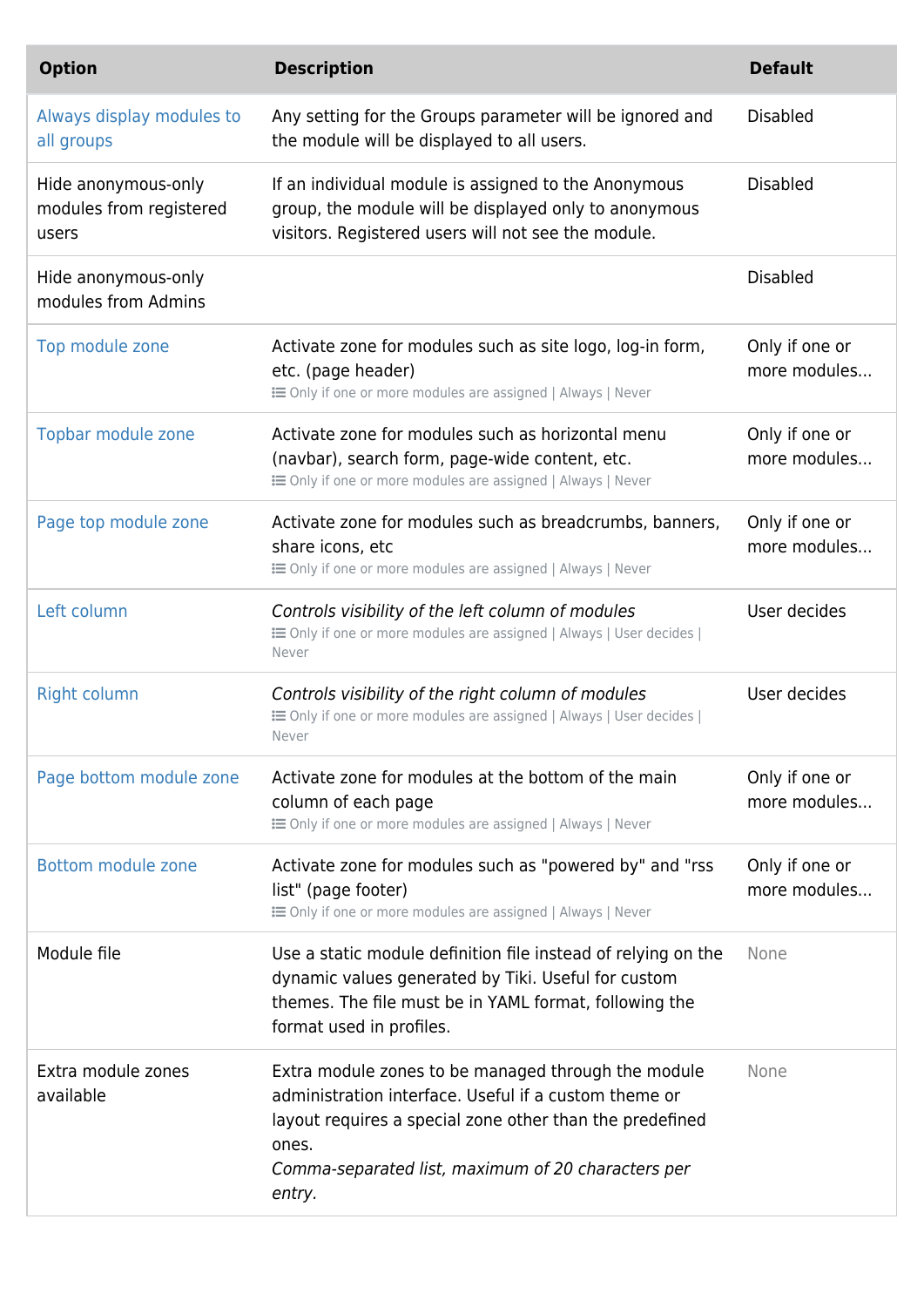| <b>Option</b>                                           | <b>Description</b>                                                                                                                                                                     | <b>Default</b>                 |
|---------------------------------------------------------|----------------------------------------------------------------------------------------------------------------------------------------------------------------------------------------|--------------------------------|
| Show module controls                                    | Enable controls in modules                                                                                                                                                             | <b>Disabled</b>                |
| Users can configure<br>modules                          | Modules won't be reflected in the screen until you<br>configure them from MyTiki->Modules, including the<br>admin user $\Delta$                                                        | <b>Disabled</b>                |
| Users can open and close<br>the modules                 | Allows users to open and close modules using the icon in<br>the module header.<br><b>EXEC</b> Always   Module decides   Never                                                          | Module decides                 |
| Always display modules to<br>all groups                 | Any setting for the Groups parameter will be ignored and<br>the module will be displayed to all users.                                                                                 | <b>Disabled</b>                |
| Hide anonymous-only<br>modules from registered<br>users | If an individual module is assigned to the Anonymous<br>group, the module will be displayed only to anonymous<br>visitors. Registered users will not see the module.                   | <b>Disabled</b>                |
| Hide anonymous-only<br>modules from Admins              |                                                                                                                                                                                        | <b>Disabled</b>                |
| Top module zone                                         | Visibility of horizontal zone for modules such as site logo,<br>log-in form, etc. (page header)<br>: i Only if one or more modules are assigned   Always   Never                       | Only if one or<br>more modules |
| Topbar module zone                                      | Visibility of horizontal zone for modules such as menu<br>(navbar), search form, full-width content, etc.<br><b>i</b> Only if one or more modules are assigned   Always   Never        | Only if one or<br>more modules |
| Page top module zone                                    | Visibility of horizontal zone above main page area for<br>modules such as breadcrumbs, banners, share icons, etc<br><b>E</b> Only if one or more modules are assigned   Always   Never | Only if one or<br>more modules |
| Left column                                             | Controls visibility of the left column of modules<br>E Only if one or more modules are assigned   Always   User decides  <br>Never                                                     | Only if one or<br>more modules |
| <b>Right column</b>                                     | Controls visibility of the right column of modules<br>E Only if one or more modules are assigned   Always   User decides  <br>Never                                                    | Only if one or<br>more modules |
| Page bottom module zone                                 | Visibility of horizontal zone below the main page area for<br>modules such as banners or other information<br>: i Only if one or more modules are assigned   Always   Never            | Only if one or<br>more modules |
| <b>Bottom module zone</b>                               | Visibility of horizontal zone for modules such as "powered<br>by" and "rss list" (page footer)<br><b>EXECUTE:</b> Only if one or more modules are assigned   Always   Never            | Only if one or<br>more modules |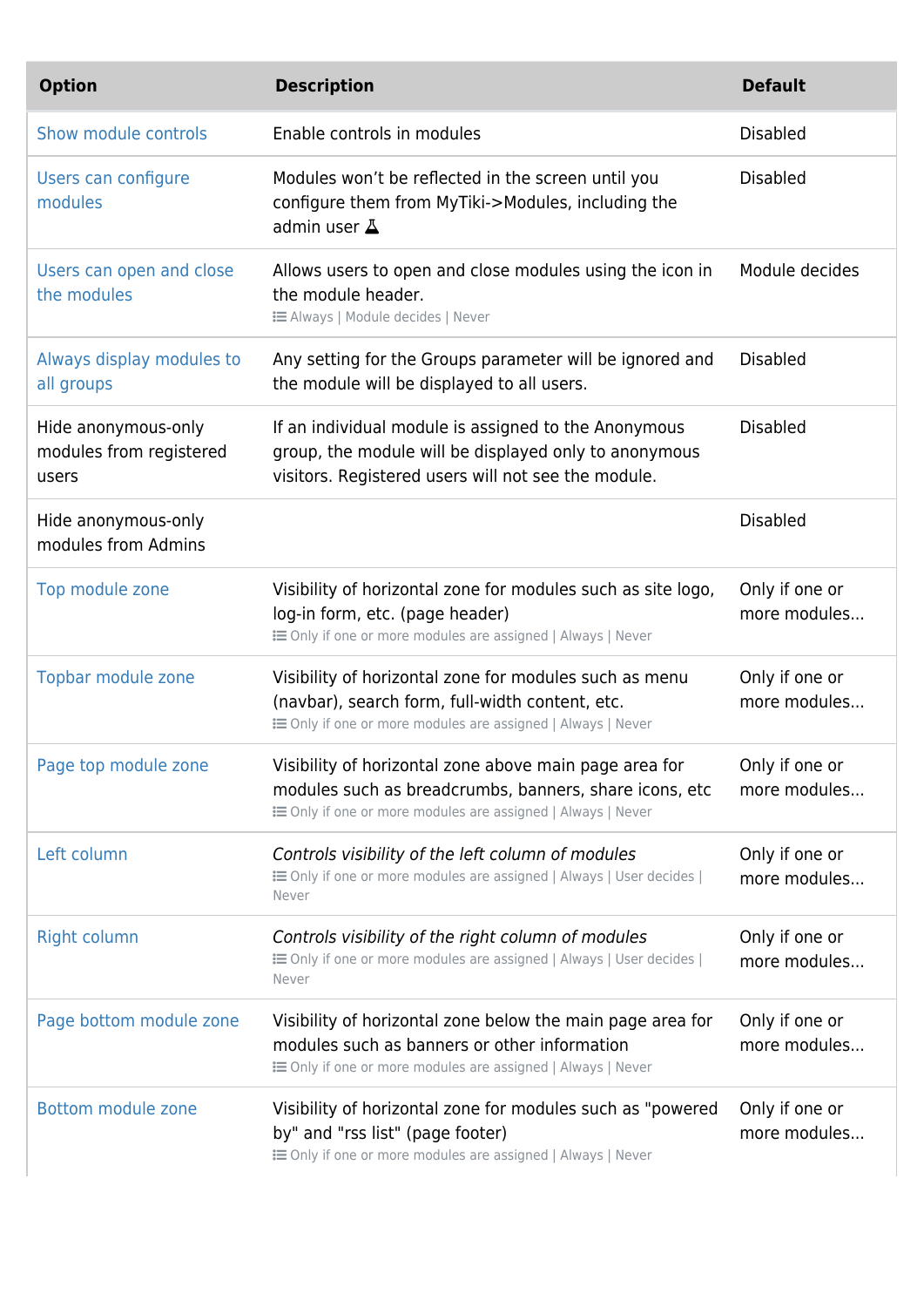| <b>Option</b>                   | <b>Description</b>                                                                                                                                                                                                                                | <b>Default</b> |
|---------------------------------|---------------------------------------------------------------------------------------------------------------------------------------------------------------------------------------------------------------------------------------------------|----------------|
| Module file                     | Use a static module definition file instead of relying on<br>the dynamic values generated by Tiki. Useful for custom<br>themes. The file must be in YAML format, following the<br>format used in profiles.                                        | <b>None</b>    |
| Extra module zones<br>available | Extra module zones to be managed through the module<br>administration interface. Useful if a custom theme or<br>layout requires a special zone other than the predefined<br>ones.<br>Comma-separated list, maximum of 20 characters per<br>entry. | <b>None</b>    |

| <b>Option</b>                                           | <b>Description</b>                                                                                                                                                   | <b>Default</b>                 |
|---------------------------------------------------------|----------------------------------------------------------------------------------------------------------------------------------------------------------------------|--------------------------------|
| Show module controls                                    | Enable controls in modules                                                                                                                                           | <b>Disabled</b>                |
| Users can configure<br>modules                          | Modules won't be reflected in the screen until you<br>configure them from MyTiki->Modules, including the<br>admin user A                                             | <b>Disabled</b>                |
| Users can open and close<br>the modules                 | Allows users to open and close modules using the icon in<br>the module header.<br><b>E Always   Module decides   Never</b>                                           | Module decides                 |
| Always display modules to<br>all groups                 | Any setting for the Groups parameter will be ignored<br>and the module will be displayed to all users.                                                               | <b>Disabled</b>                |
| Hide anonymous-only<br>modules from registered<br>users | If an individual module is assigned to the Anonymous<br>group, the module will be displayed only to anonymous<br>visitors. Registered users will not see the module. | <b>Disabled</b>                |
| Hide anonymous-only<br>modules from Admins              |                                                                                                                                                                      | <b>Disabled</b>                |
| Top module zone                                         | Activate zone for modules such as site logo, log-in form,<br>etc. (page header)<br>E Only if one or more modules are assigned   Always   Never                       | Only if one or more<br>modules |
| Topbar module zone                                      | Activate zone for modules such as horizontal menu<br>(navbar), search form, page-wide content, etc.<br>E Only if one or more modules are assigned   Always   Never   | Only if one or more<br>modules |
| Page top module zone                                    | Activate zone for modules such as breadcrumbs,<br>banners, share icons, etc<br>E Only if one or more modules are assigned   Always   Never                           | Only if one or more<br>modules |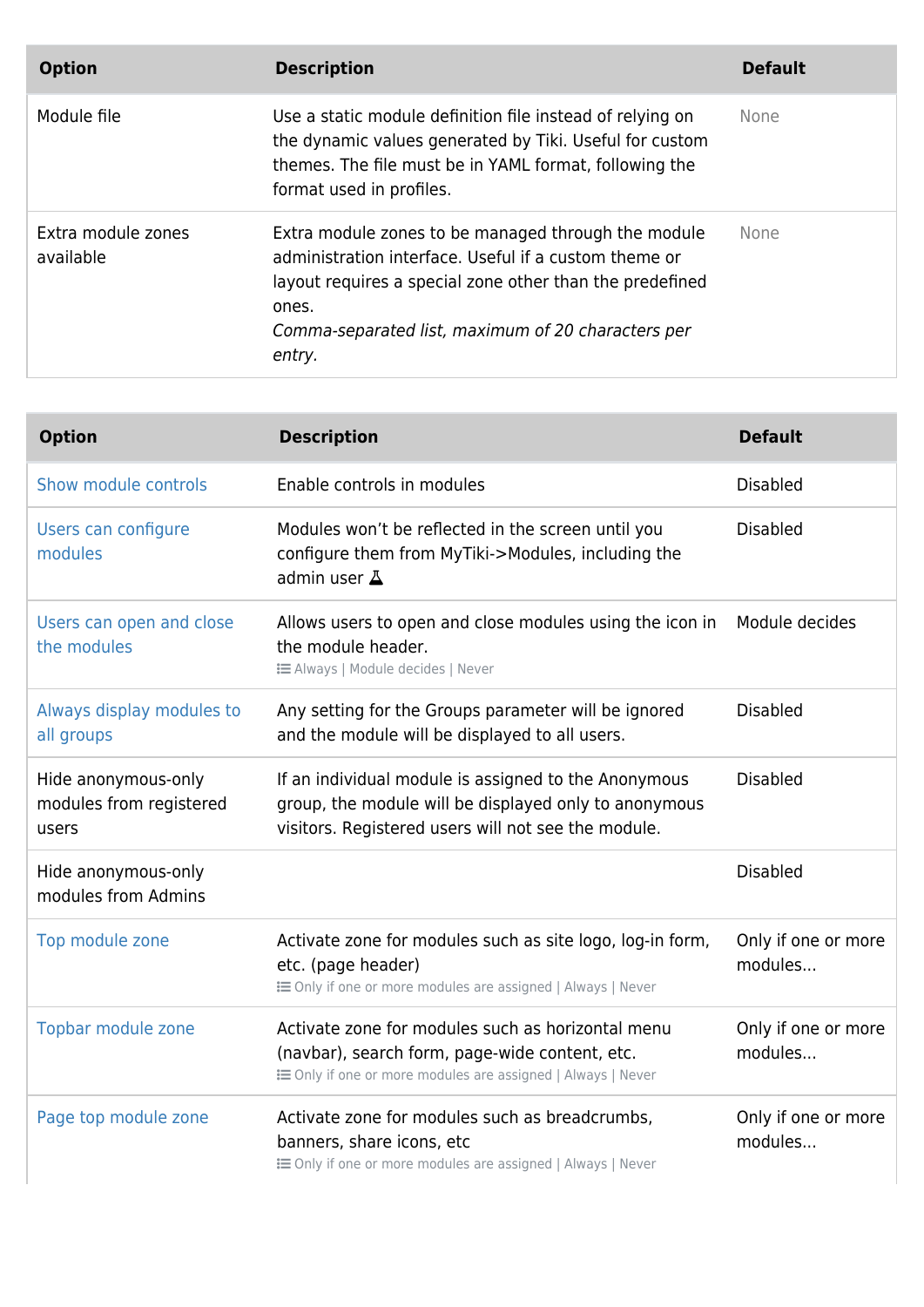| <b>Option</b>                   | <b>Description</b>                                                                                                                                                                                                                      | <b>Default</b>                 |
|---------------------------------|-----------------------------------------------------------------------------------------------------------------------------------------------------------------------------------------------------------------------------------------|--------------------------------|
| Left column                     | Controls visibility of the left column of modules<br>E Only if one or more modules are assigned   Always   User decides  <br>Never                                                                                                      | Only if one or more<br>modules |
| <b>Right column</b>             | Controls visibility of the right column of modules<br>E Only if one or more modules are assigned   Always   User decides  <br>Never                                                                                                     | Only if one or more<br>modules |
| Page bottom module zone         | Activate zone for modules at the bottom of the main<br>column of each page<br>: i Only if one or more modules are assigned   Always   Never                                                                                             | Only if one or more<br>modules |
| Bottom module zone              | Activate zone for modules such as "powered by" and<br>"rss list" (page footer)<br><b>EXECUTE:</b> Only if one or more modules are assigned   Always   Never                                                                             | Only if one or more<br>modules |
| Module file                     | Use a static module definition file instead of relying on<br>the dynamic values generated by Tiki. Useful for custom<br>themes. The file must be in YAML format, following the<br>format used in profiles.                              | None                           |
| Extra module zones<br>available | Extra module zones to be managed through the module<br>administration interface. Useful if your custom theme<br>requires a special zone other than the predefined ones.<br>Comma-separated list, maximum of 20 characters per<br>entry. | None                           |

| <b>Option</b>                                           | <b>Description</b>                                                                                                                                                   | <b>Default</b>  |
|---------------------------------------------------------|----------------------------------------------------------------------------------------------------------------------------------------------------------------------|-----------------|
| Show module controls                                    | Enable controls in modules                                                                                                                                           | <b>Disabled</b> |
| Users can configure<br>modules                          | Modules won't be reflected in the screen until you<br>configure them from MyTiki->Modules, including the<br>admin user $\Delta$                                      | <b>Disabled</b> |
| Users can open and close<br>the modules                 | Allows users to open and close modules using the icon in<br>the module header.<br><b>i</b> Always   Module decides   Never                                           | Module decides  |
| Always display modules to<br>all groups                 | Any setting for the Groups parameter will be ignored<br>and the module will be displayed to all users.                                                               | <b>Disabled</b> |
| Hide anonymous-only<br>modules from registered<br>users | If an individual module is assigned to the Anonymous<br>group, the module will be displayed only to anonymous<br>visitors. Registered users will not see the module. | <b>Disabled</b> |
| Hide anonymous-only<br>modules from Admins              |                                                                                                                                                                      | <b>Disabled</b> |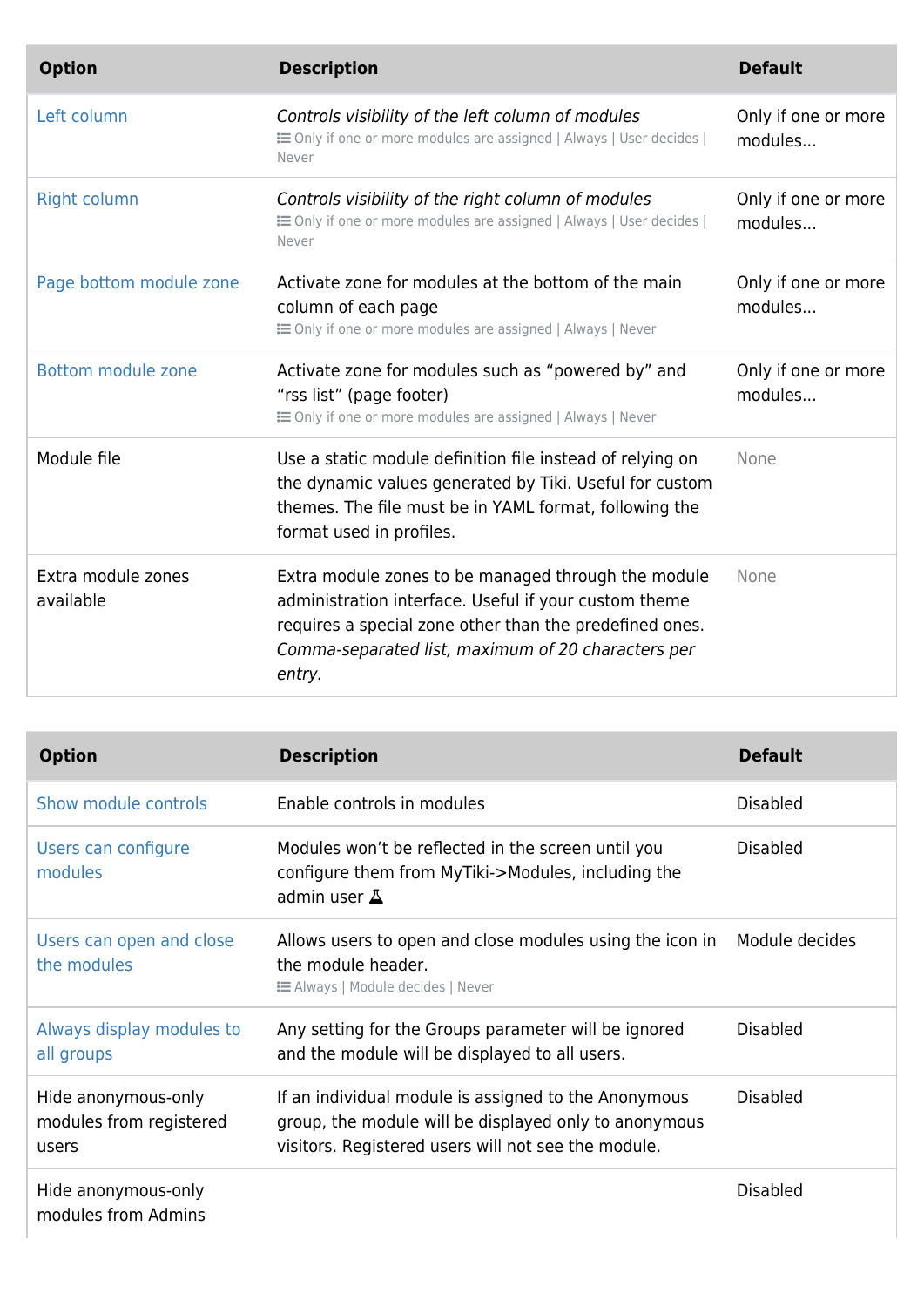| <b>Option</b>                   | <b>Description</b>                                                                                                                                                                                                                      | <b>Default</b>                 |
|---------------------------------|-----------------------------------------------------------------------------------------------------------------------------------------------------------------------------------------------------------------------------------------|--------------------------------|
| Top module zone                 | Activate zone for modules such as site logo, log-in form,<br>etc. (page header)<br><b>E</b> Only if one or more modules are assigned   Always   Never                                                                                   | Only if one or more<br>modules |
| Topbar module zone              | Activate zone for modules such as horizontal menu<br>(navbar), search form, page-wide content, etc.<br><b>EXECUTE:</b> Only if one or more modules are assigned   Always   Never                                                        | Only if one or more<br>modules |
| Page top module zone            | Activate zone for modules such as breadcrumbs,<br>banners, share icons, etc<br><b>E</b> Only if one or more modules are assigned   Always   Never                                                                                       | Only if one or more<br>modules |
| Left column                     | Controls visibility of the left column of modules<br>E Only if one or more modules are assigned   Always   User decides  <br>Never                                                                                                      | Only if one or more<br>modules |
| <b>Right column</b>             | Controls visibility of the right column of modules<br>E Only if one or more modules are assigned   Always   User decides  <br>Never                                                                                                     | Only if one or more<br>modules |
| Page bottom module zone         | Activate zone for modules at the bottom of the main<br>column of each page<br>E Only if one or more modules are assigned   Always   Never                                                                                               | Only if one or more<br>modules |
| <b>Bottom module zone</b>       | Activate zone for modules such as "powered by" and<br>"rss list" (page footer)<br>E Only if one or more modules are assigned   Always   Never                                                                                           | Only if one or more<br>modules |
| Module file                     | Use a static module definition file instead of relying on<br>the dynamic values generated by Tiki. Useful for custom<br>themes. The file must be in YAML format, following the<br>format used in profiles.                              | None                           |
| Extra module zones<br>available | Extra module zones to be managed through the module<br>administration interface. Useful if your custom theme<br>requires a special zone other than the predefined ones.<br>Comma-separated list, maximum of 20 characters per<br>entry. | None                           |

| <b>Option</b>                  | <b>Description</b>                                                                                                              | <b>Default</b>  |
|--------------------------------|---------------------------------------------------------------------------------------------------------------------------------|-----------------|
| Show module controls           | Enable controls in modules                                                                                                      | <b>Disabled</b> |
| Users can configure<br>modules | Modules won't be reflected in the screen until you<br>configure them from MyTiki->Modules, including the<br>admin user $\Delta$ | <b>Disabled</b> |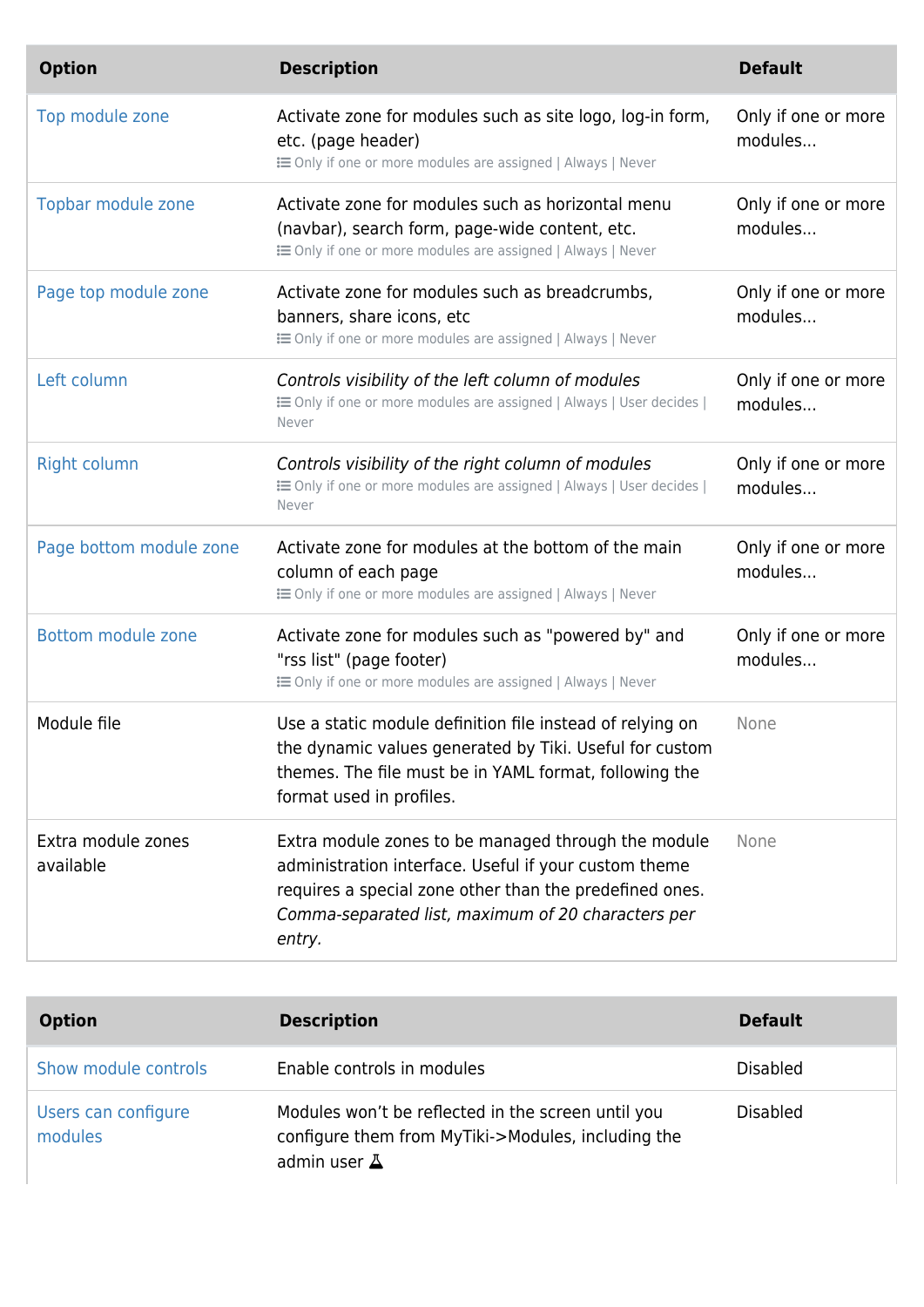| <b>Option</b>                                           | <b>Description</b>                                                                                                                                                                                         | <b>Default</b>                 |
|---------------------------------------------------------|------------------------------------------------------------------------------------------------------------------------------------------------------------------------------------------------------------|--------------------------------|
| Users can open and close<br>the modules                 | Allows users to open and close modules using the icon in<br>the module header.<br><b>EXEC</b> Always   Module decides   Never                                                                              | Module decides                 |
| Always display modules to<br>all groups                 | Any setting for the Groups parameter will be ignored<br>and the module will be displayed to all users.                                                                                                     | <b>Disabled</b>                |
| Hide anonymous-only<br>modules from registered<br>users | If an individual module is assigned to the Anonymous<br>group, the module will be displayed only to anonymous<br>visitors. Registered users will not see the module.                                       | <b>Disabled</b>                |
| Hide anonymous-only<br>modules from Admins              |                                                                                                                                                                                                            | <b>Disabled</b>                |
| Top module zone                                         | Activate zone for modules such as site logo, log-in form,<br>etc. (page header)<br>E Only if one or more modules are assigned   Always   Never                                                             | Only if one or more<br>modules |
| Topbar module zone                                      | Activate zone for modules such as horizontal menu<br>(navbar), search form, page-wide content, etc.<br>E Only if one or more modules are assigned   Always   Never                                         | Only if one or more<br>modules |
| Page top module zone                                    | Activate zone for modules such as breadcrumbs,<br>banners, share icons, etc<br>E Only if one or more modules are assigned   Always   Never                                                                 | Only if one or more<br>modules |
| Left column                                             | Controls visibility of the left column of modules<br>E Only if one or more modules are assigned   Always   User decides  <br>Never                                                                         | Only if one or more<br>modules |
| <b>Right column</b>                                     | Controls visibility of the right column of modules<br>E Only if one or more modules are assigned   Always   User decides  <br>Never                                                                        | Only if one or more<br>modules |
| Page bottom module zone                                 | Activate zone for modules at the bottom of the main<br>column of each page<br><b>EXECUTE:</b> Only if one or more modules are assigned   Always   Never                                                    | Only if one or more<br>modules |
| Bottom module zone                                      | Activate zone for modules such as "powered by" and<br>"rss list" (page footer)<br>E Only if one or more modules are assigned   Always   Never                                                              | Only if one or more<br>modules |
| Module file                                             | Use a static module definition file instead of relying on<br>the dynamic values generated by Tiki. Useful for custom<br>themes. The file must be in YAML format, following the<br>format used in profiles. | None                           |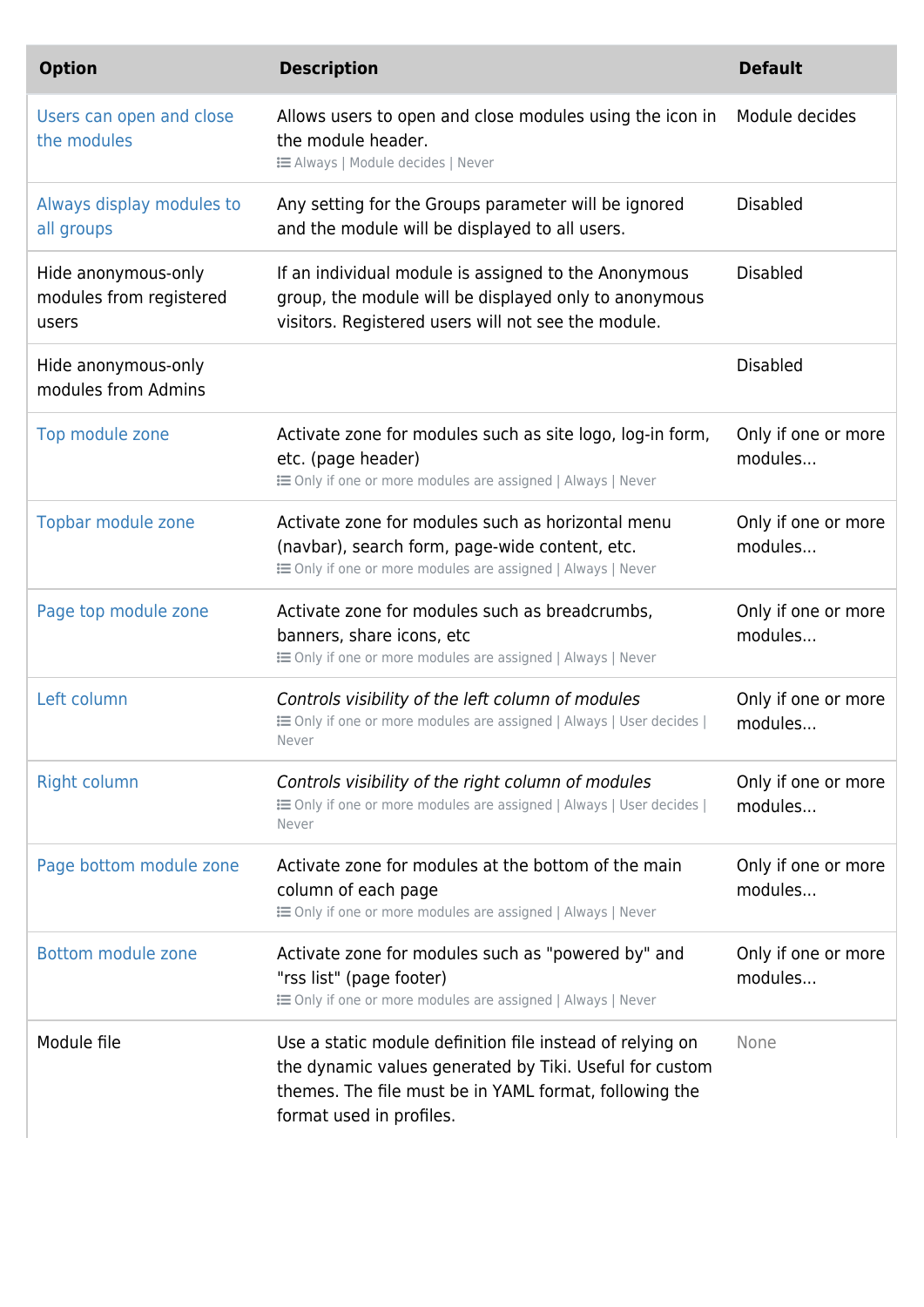| <b>Option</b>                   | <b>Description</b>                                                                                                                                                                                                                      | <b>Default</b> |
|---------------------------------|-----------------------------------------------------------------------------------------------------------------------------------------------------------------------------------------------------------------------------------------|----------------|
| Extra module zones<br>available | Extra module zones to be managed through the module<br>administration interface. Useful if your custom theme<br>requires a special zone other than the predefined ones.<br>Comma-separated list, maximum of 20 characters per<br>entry. | None           |

| <b>Option</b>                                           | <b>Description</b>                                                                                                                                                   | <b>Default</b>  |
|---------------------------------------------------------|----------------------------------------------------------------------------------------------------------------------------------------------------------------------|-----------------|
| Show module controls                                    | enable controls in modules                                                                                                                                           | <b>Disabled</b> |
| Users can configure modules                             | Modules won't be reflected in the screen until you<br>configure them from MyTiki->Modules, including the admin<br>user                                               | <b>Disabled</b> |
| Users can shade modules                                 | Allows users to hide/show modules.<br><b>IE Always   Module decides   Never</b>                                                                                      | Module decides  |
| Display modules to all groups<br>always                 | Any setting for the Groups parameter will be ignored and<br>the module will be displayed to all users.                                                               | <b>Disabled</b> |
| Hide anonymous-only<br>modules from registered<br>users | If an individual module is assigned to the Anonymous<br>group, the module will be displayed only to anonymous<br>visitors. Registered users will not see the module. | <b>Disabled</b> |
| Hide anonymous-only<br>modules from Admins              |                                                                                                                                                                      | <b>Disabled</b> |
| Top module zone                                         | Visibility of area to keep modules such as logo, login etc<br>(header)<br><b>i</b> Only if module   Always   Never                                                   | Only if module  |
| Topbar module zone                                      | Visibility of area for modules such as main horizontal<br>menu, search form, page-wide content, etc.<br><b>i</b> Only if module   Always   Never                     | Only if module  |
| Page top module zone                                    | Visibility of area to keep modules such as share etc<br><b>i</b> in Only if module   Always   Never                                                                  | Only if module  |
| Left column                                             | Controls visibility of the left column of modules<br><b>i</b> Only if module   Always   User Decides   Never                                                         | Only if module  |
| <b>Right Column</b>                                     | Controls visibility of the right column of modules<br><b>IE Only if module   Always   User Decides   Never</b>                                                       | Only if module  |
| Page bottom module zone                                 | Visibility of area to keep modules at the foot of each page<br><b>i</b> Only if module   Always   Never                                                              | Only if module  |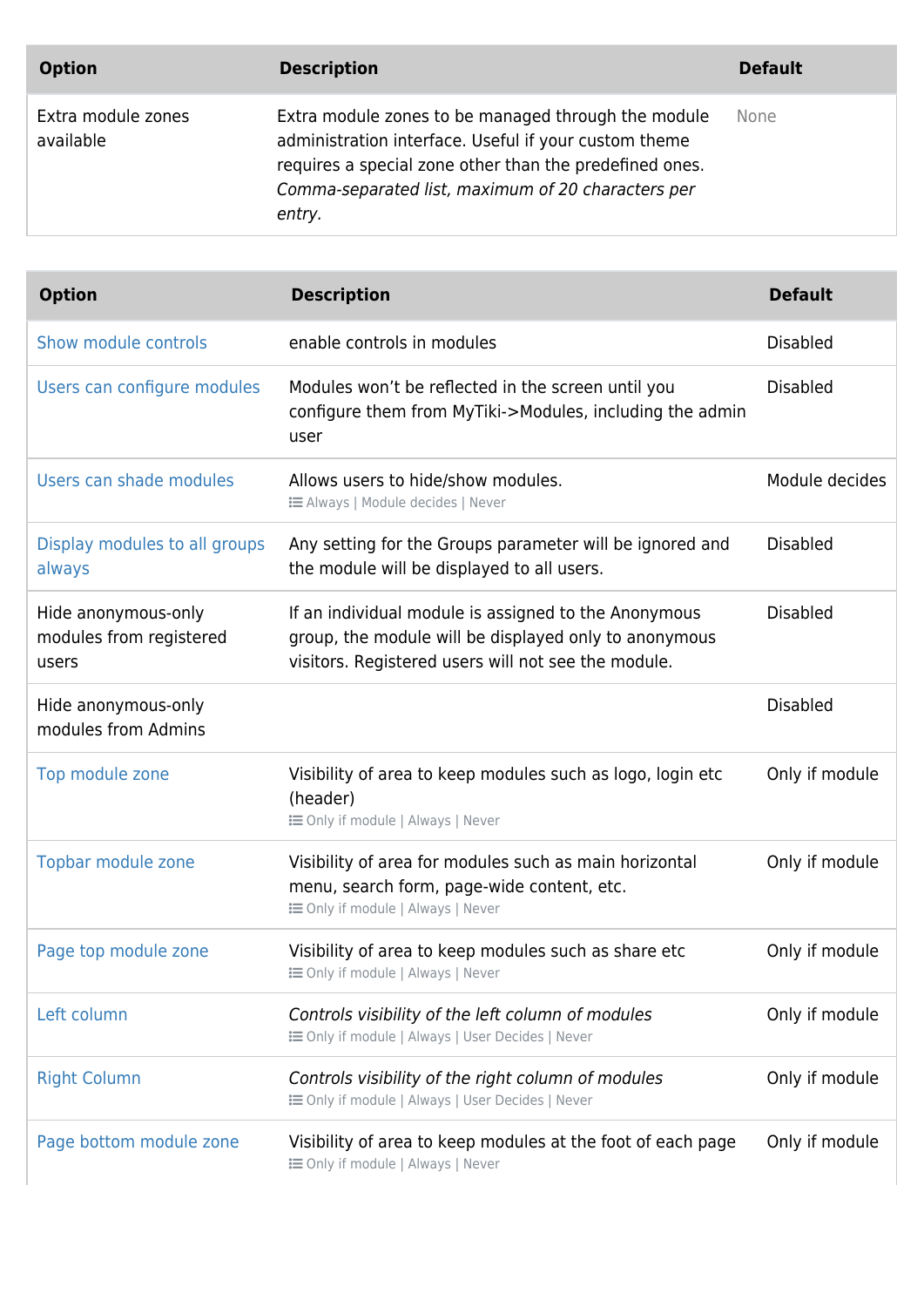| <b>Option</b>                | <b>Description</b>                                                                                                                                                                                                            | <b>Default</b> |
|------------------------------|-------------------------------------------------------------------------------------------------------------------------------------------------------------------------------------------------------------------------------|----------------|
| Bottom module zone           | Visibility of area to keep modules such as "powered by"<br>and "rss list" (footer)<br><b>E</b> Only if module   Always   Never                                                                                                | Only if module |
| Module file                  | Use a static module definition file instead of relying on the<br>dynamic values generated by Tiki. Useful for custom<br>themes. The file must be in YAML format, following the<br>format used in profiles.                    | None           |
| Extra module zones available | Extra module zones to be managed through the module<br>administration interface. Useful if your custom theme<br>requires a special zone other than the predefined ones.<br>Comma-separated list, 20 characters max per entry. | <b>None</b>    |

| <b>Option</b>                                           | <b>Description</b>                                                                                                                                                   | <b>Default</b>  |
|---------------------------------------------------------|----------------------------------------------------------------------------------------------------------------------------------------------------------------------|-----------------|
| Show module controls                                    | enable controls in modules                                                                                                                                           | <b>Disabled</b> |
| Users can configure modules                             | Modules won't be reflected in the screen until you<br>configure them from MyTiki->Modules, including the admin<br>user                                               | <b>Disabled</b> |
| Users can shade modules                                 | Allows users to hide/show modules.<br><b>E</b> Always   Module decides   Never                                                                                       | Module decides  |
| Display modules to all groups<br>always                 | Any setting for the Groups parameter will be ignored and<br>the module will be displayed to all users.                                                               | <b>Disabled</b> |
| Hide anonymous-only<br>modules from registered<br>users | If an individual module is assigned to the Anonymous<br>group, the module will be displayed only to anonymous<br>visitors. Registered users will not see the module. | <b>Disabled</b> |
| Hide anonymous-only<br>modules from Admins              |                                                                                                                                                                      | <b>Disabled</b> |
| Top module zone                                         | Visibility of area to keep modules such as logo, login etc<br>(header)<br><b>IE Only if module   Always   Never</b>                                                  | Only if module  |
| Topbar module zone                                      | Visibility of area for modules such as main horizontal<br>menu, search form, page-wide content, etc.<br><b>i≡</b> Only if module   Always   Never                    | Only if module  |
| Page top module zone                                    | Visibility of area to keep modules such as share etc<br><b>i≡</b> Only if module   Always   Never                                                                    | Only if module  |
| Left column                                             | Controls visibility of the left column of modules<br><b>IE Only if module   Always   User Decides   Never</b>                                                        | Only if module  |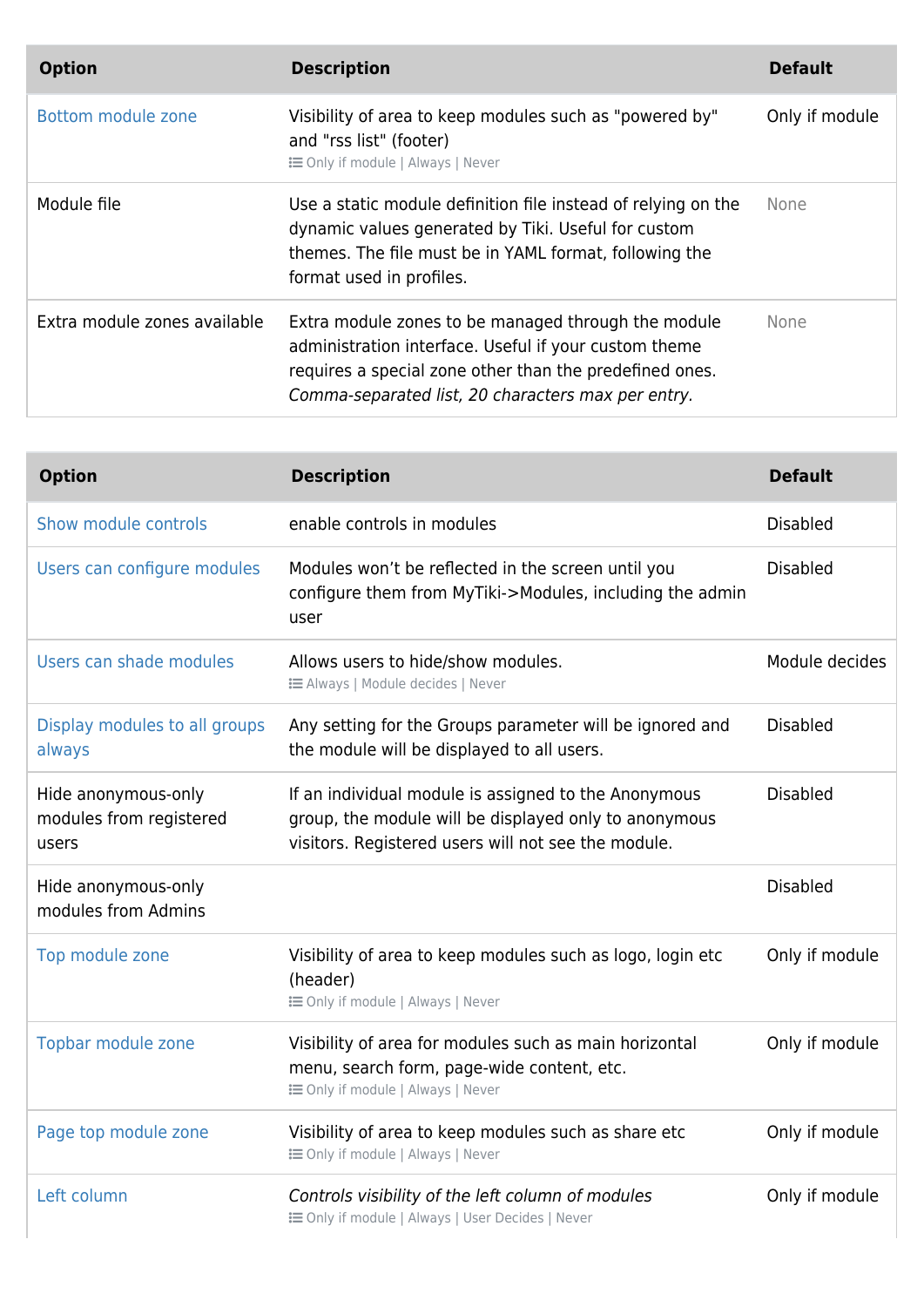| <b>Option</b>                | <b>Description</b>                                                                                                                                                                                                            | <b>Default</b> |
|------------------------------|-------------------------------------------------------------------------------------------------------------------------------------------------------------------------------------------------------------------------------|----------------|
| <b>Right Column</b>          | Controls visibility of the right column of modules<br><b>EXECUTE:</b> Only if module   Always   User Decides   Never                                                                                                          | Only if module |
| Page bottom module zone      | Visibility of area to keep modules at the foot of each page<br><b>i</b> Only if module   Always   Never                                                                                                                       | Only if module |
| Bottom module zone           | Visibility of area to keep modules such as "powered by"<br>and "rss list" (footer)<br><b>i</b> Only if module   Always   Never                                                                                                | Only if module |
| Module file                  | Use a static module definition file instead of relying on the<br>dynamic values generated by Tiki. Useful for custom<br>themes. The file must be in YAML format, following the<br>format used in profiles.                    | <b>None</b>    |
| Extra module zones available | Extra module zones to be managed through the module<br>administration interface. Useful if your custom theme<br>requires a special zone other than the predefined ones.<br>Comma-separated list, 20 characters max per entry. | None           |

| Module o                                                                                  |  |  |  |
|-------------------------------------------------------------------------------------------|--|--|--|
| Module nepearance sattings 1/2                                                            |  |  |  |
| Show module controls @                                                                    |  |  |  |
| Users can configure modules @                                                             |  |  |  |
| Lisers can shade modules: Module decides v @                                              |  |  |  |
| Display modules to all groups aliveys                                                     |  |  |  |
| Hide anonymous-anily modules from registered upers.                                       |  |  |  |
| Hide anonymous anty modules from Adminst                                                  |  |  |  |
| Moskale zone visibility                                                                   |  |  |  |
| Top module zone: Only if module [M] @                                                     |  |  |  |
| Topisar readule zone: Only if module [M]                                                  |  |  |  |
| Page top module zone: Only if module v @                                                  |  |  |  |
| Let causes: Only if module M @<br>Contra/s visibility of the Jeff colonia of modules      |  |  |  |
| Right Column: Daily if module V @<br>Contrats visibility of the right colonie of modules. |  |  |  |
| Page before modele zune Only if module M @                                                |  |  |  |
| Bolton module pone: Distributional a w @                                                  |  |  |  |
| <b>Change preferences</b>                                                                 |  |  |  |
| Tiki 8 Preferences Image                                                                  |  |  |  |

| <b>Option</b>                           | <b>Description</b>                                                                                                     | <b>Default</b>  |
|-----------------------------------------|------------------------------------------------------------------------------------------------------------------------|-----------------|
| Show module controls                    | enable controls in modules                                                                                             | <b>Disabled</b> |
| Users can configure modules             | Modules won't be reflected in the screen until you<br>configure them from MyTiki->Modules, including the admin<br>user | <b>Disabled</b> |
| Users can shade modules                 | Allows users to hide/show modules.<br><b>EXEC</b> Always   Module decides   Never                                      | Module decides  |
| Display modules to all groups<br>always | Any setting for the Groups parameter will be ignored and<br>the module will be displayed to all users.                 | <b>Disabled</b> |